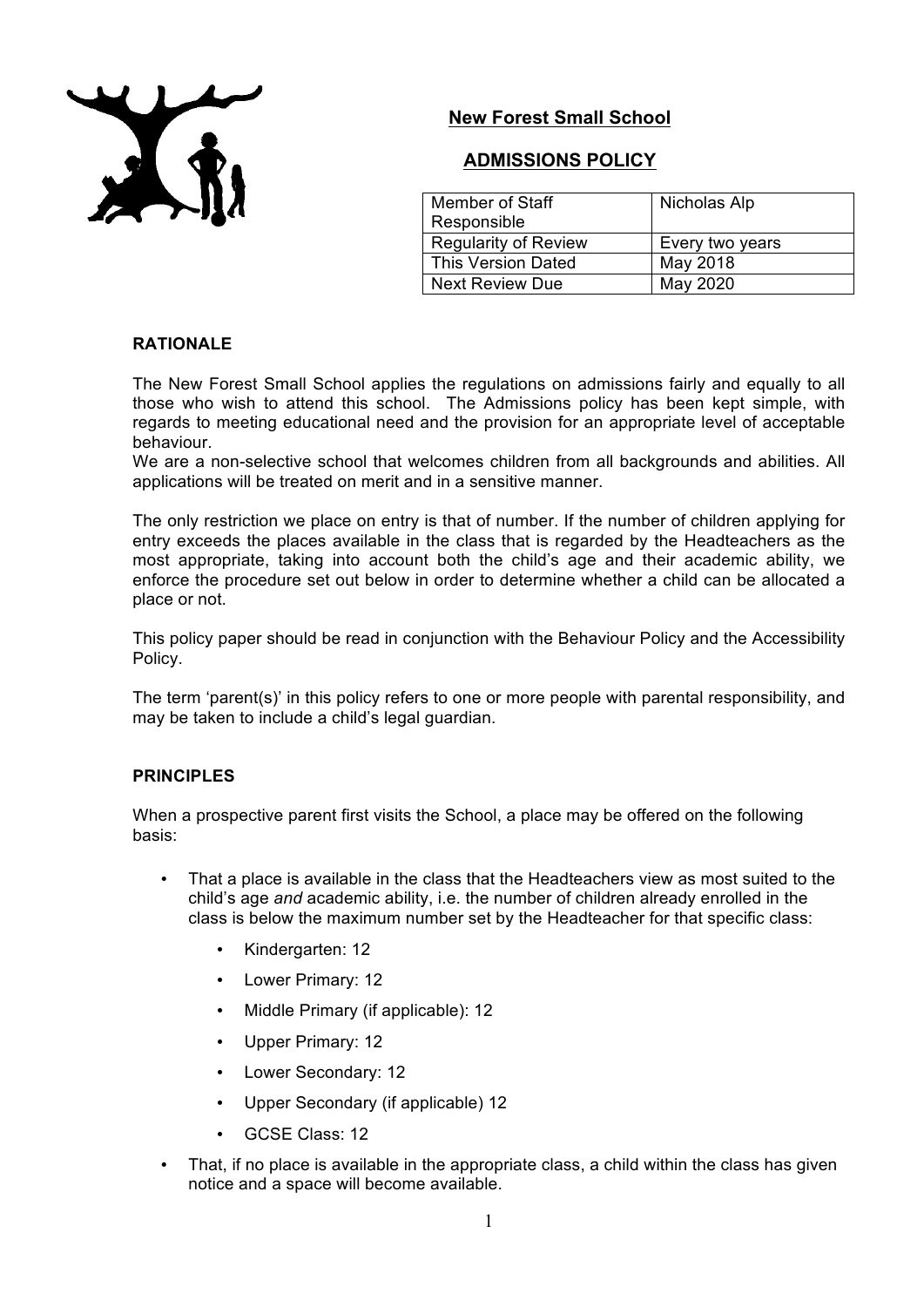- That the admission will be accepted on the understanding that the School must, at the time of admission, feel that it will be able to meet the academic needs of a child, i.e. that the child will be able to access a New Forest Small school education
- That a child's behaviour is of such an acceptable and appropriate level such that, at the time of entry, the child will not disrupt their own education or cause the long-term disruption of the education of other children.

Our aim is to encourage applications from candidates with as diverse a range of backgrounds as possible. This enriches our community and is vital in preparing our pupils for today's world. The school is committed to equal treatment for all, regardless of a candidate's gender, race, ethnicity, religion, sexual orientation or social background.

## Early Years Funding Entitlement

The school is pleased to offer 15 hours per week free education for all 3-5 year olds under the Early Years Education scheme – Universal Entitlement. Parents can also now apply for 30 hours a week free education through HMRC – Extended Entitlement. Should you meet the criteria, you will be given an 11-digit code and will be able to use the entitlement in more than one setting if necessary.

The school also receives Early Years Pupil Premium funding for eligible children. (www.gov.uk) This additional funding is used to support the individual child within school. Decisions on this are made in consultation with parents and any other involved services. Details of the spending are tracked and recorded, to monitor the impact on the child's learning.

## Primary and Secondary Classes

Our fees are extremely competitive in relation to most independent schools in the area, but we regret that we are not currently in a position to be able to offer bursaries or scholarships for students in the Primary and Secondary classes. Parents for whom the fees are a barrier to access are recommended to consult a database of grant-making trusts and foundations to check whether they may be eligible for support.

#### Flexi-Schooling

We are willing to consider applications for flexi-schooling, in which students attend the New Forest Small School on specified days and receive the remainder of their education at home, only in the Kindergarten and Primary classes. Parents interested in applying for a place on a flexi-schooling basis should discuss this with the Headteacher(s) in the first instance before making a formal application.

Flexi-schooling applications will not be accepted unless the Headteachers are satisfied that the parent(s) (or other individual(s) delivering home education) fully understand(s) the ethos of the school, the 'Learning for Life' goals and the curriculum followed at the school, and is willing to take responsibility for ensuring that the child's overall education is equivalent to that which would be received by a full-time pupil. For more information, please see the Attendance Policy.

Flexi-schooling will not be considered in the Secondary classes under any circumstances and all Secondary pupils are expected to attend the school from 9.30 a.m. to 3.30 p.m., Monday to Friday.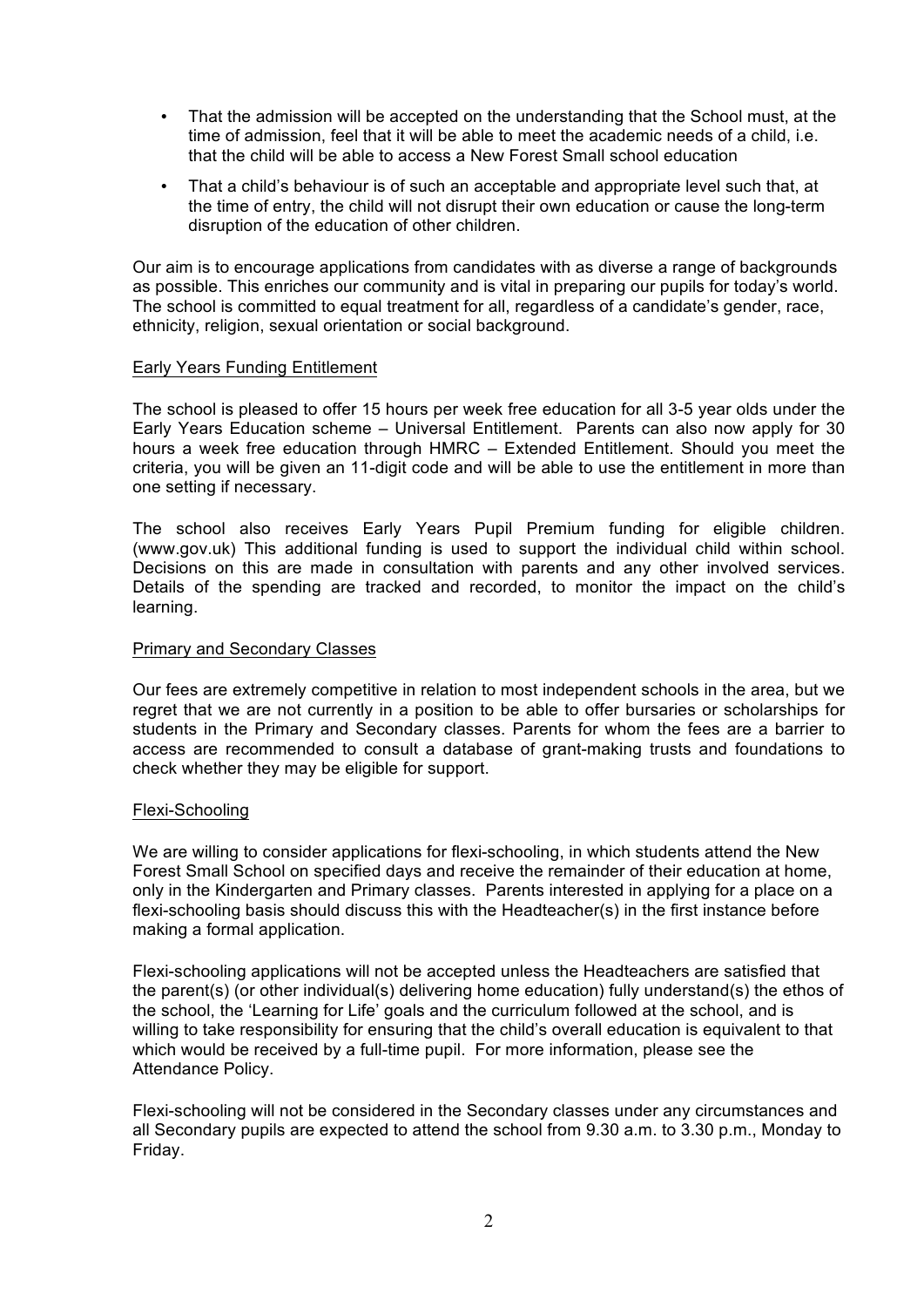## Pupils with special educational needs

We do not discriminate in any way regarding entry. We welcome pupils with special educational needs, providing that the New Forest Small School can offer them the support that they require. We welcome pupils with physical disabilities, provided that our site can cope with them. However, we advise parents of children with special educational needs or physical disabilities to discuss their child's requirements with the school before booking a 'Trial Week'.

If we are uncertain whether the school can meet the child's needs adequately without compromising the education of other pupils, we may recommend a longer probationary period (up to half a term). The fee for the probationary period will be agreed with parents in advance. If the probationary period is terminated early by the school, a proportion of the fee paid for this period may be refunded at the discretion of the Headteachers. If, on the other hand, the probationary period is terminated early by the parents, the fee is not normally refundable.

We reserve the right to decline admission either (a) at the point of application, (b) after a 'Trial Day', or (c) after a probationary period, on the grounds that the school is unable to meet the child's needs and/or we feel that the child will be unable to access the education that the New Forest Small School provides.

Parents should provide a copy of an Educational Psychologist's report or an Education, Health and Care Plan to support their request, for example for a Learning Support Assistant or other special arrangements. We will discuss thoroughly with parents and their medical advisers the adjustments that can reasonably be made for the child if they become a pupil at the school. Please read our Special Educational Needs and Disabilities (SEND) Policy for further information.

#### **Siblings**

Most siblings join us at the school. However, admission is not automatic, and there may be occasions where we judge that a sibling is likely to thrive better in a different academic environment.

#### Behaviour and Exclusion

Your child's place at the school is dependent on being a good, full member of our community according to our Behaviour Policy, which outlines our rewards and sanctions, which could ultimately lead to exclusion.

Parental co-operation forms part of the contract between the school and all parents of children at the school. A refusal to abide by the terms of exclusion may be considered a breach of contract.

#### Appeals

Parents are entitled to appeal to the Governors' Advisory Board against any exclusion. A letter stating the intention to appeal should be sent to the Secretary of the Governors' Advisory Board at the school. A hearing will be set up as quickly as possible, but within two weeks at the latest.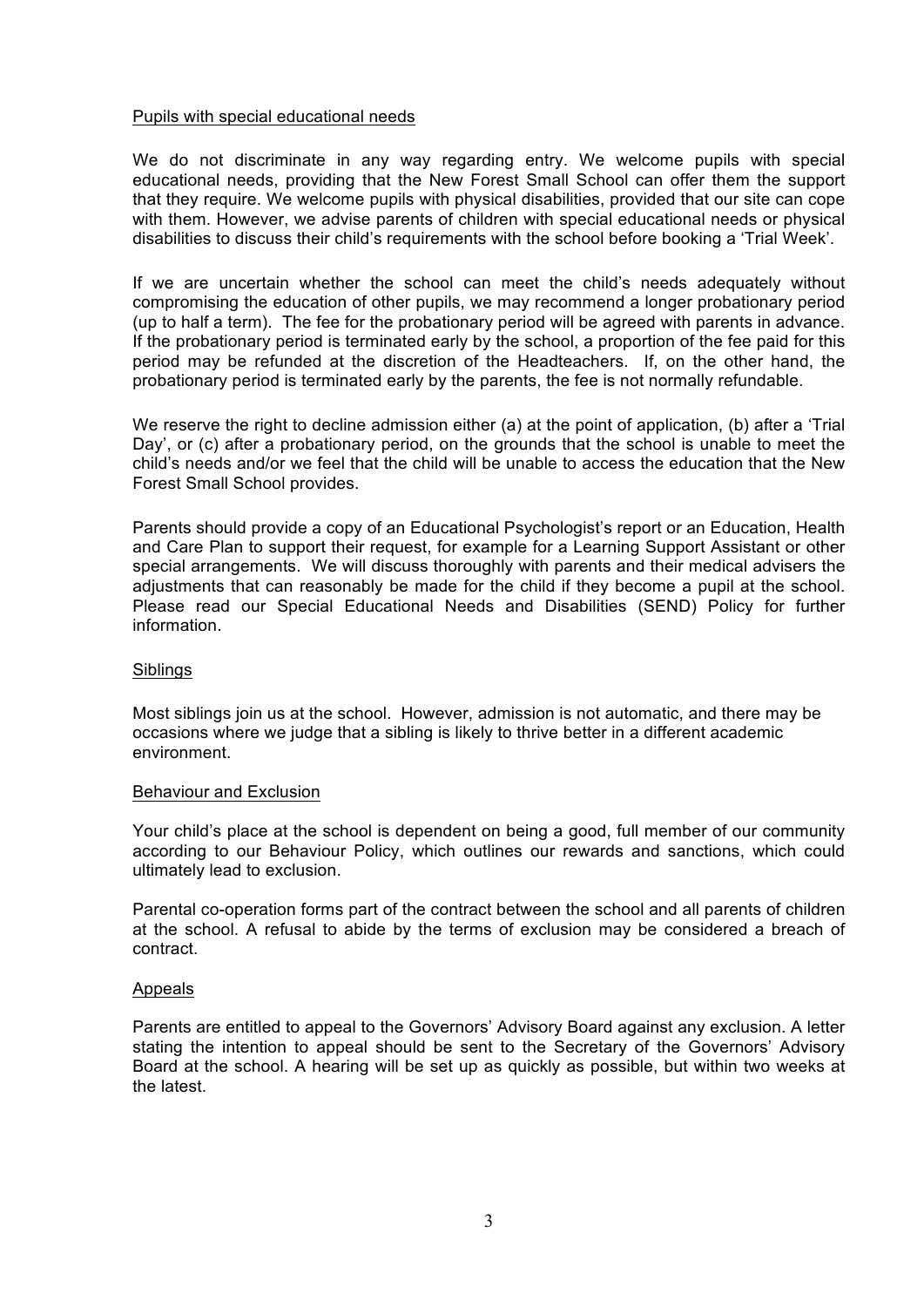# **PROCEDURES**

#### Application Process

The parent(s) requesting a place for their child(ren) should complete the application form and return it to the School Office. A refundable deposit and non refundable registration fee, is payable with the form.

Parents may apply for a place at any time, but we encourage applications for the start of the academic year if at all possible, or otherwise for the beginning of a new term, to minimise disruption. We are willing to accept mid-term applications in special circumstances, e.g. if a child is being bullied or experiencing significant distress at their current school, or if the parent(s) has/have recently moved to the area.

Completed application forms will be stored securely in accordance with the school's Data Protection Policy, according to the General Data Protection Regulations. If you have any concerns or questions about data processing and storage at the school, please contact the Data Protection Officer, Mr Ashley Brockwell.

Following a visit/visits by the parent(s) and child(ren), a 'Trial Week' will usually take place, during which a child's educational needs will be assessed. Feedback from members of the teaching staff will be used to inform the decision as to whether a parent will be offered a place for their child at the New Forest Small School.

If the child(ren) is/are offered a place at the school, the parent(s) will be notified and asked to pay the first months fees.

#### Admissions Register

According to the Education (Pupil Registration) Regulations 2006 and 2016, the admission register will contain an index in alphabetical order of all the pupils at the school, with the following information about every pupil:

- (a) full name;
- (b) sex assigned at birth, and current gender identity if different;

(c) the name and address of every person known to the proprietor of the school to be a parent of the pupil and, against the entry on the register of the particulars of any parent with whom the pupil normally resides, an indication of that fact and a note of at least one telephone number at which the parent can be contacted in an emergency; and

- where a parent of the pupil notifies the proprietor of the school or a person authorised by the proprietor of the school that the pupil will normally reside with a parent at a specified other address in the future, whether in addition to or instead of the address at which the pupil currently normally resides—

(i) the full name of the parent with whom the pupil will newly normally reside,

(ii) the specified other address, and (iii) the date from which it is expected the child will normally reside there, where it is reasonably practicable for the proprietor to obtain that information;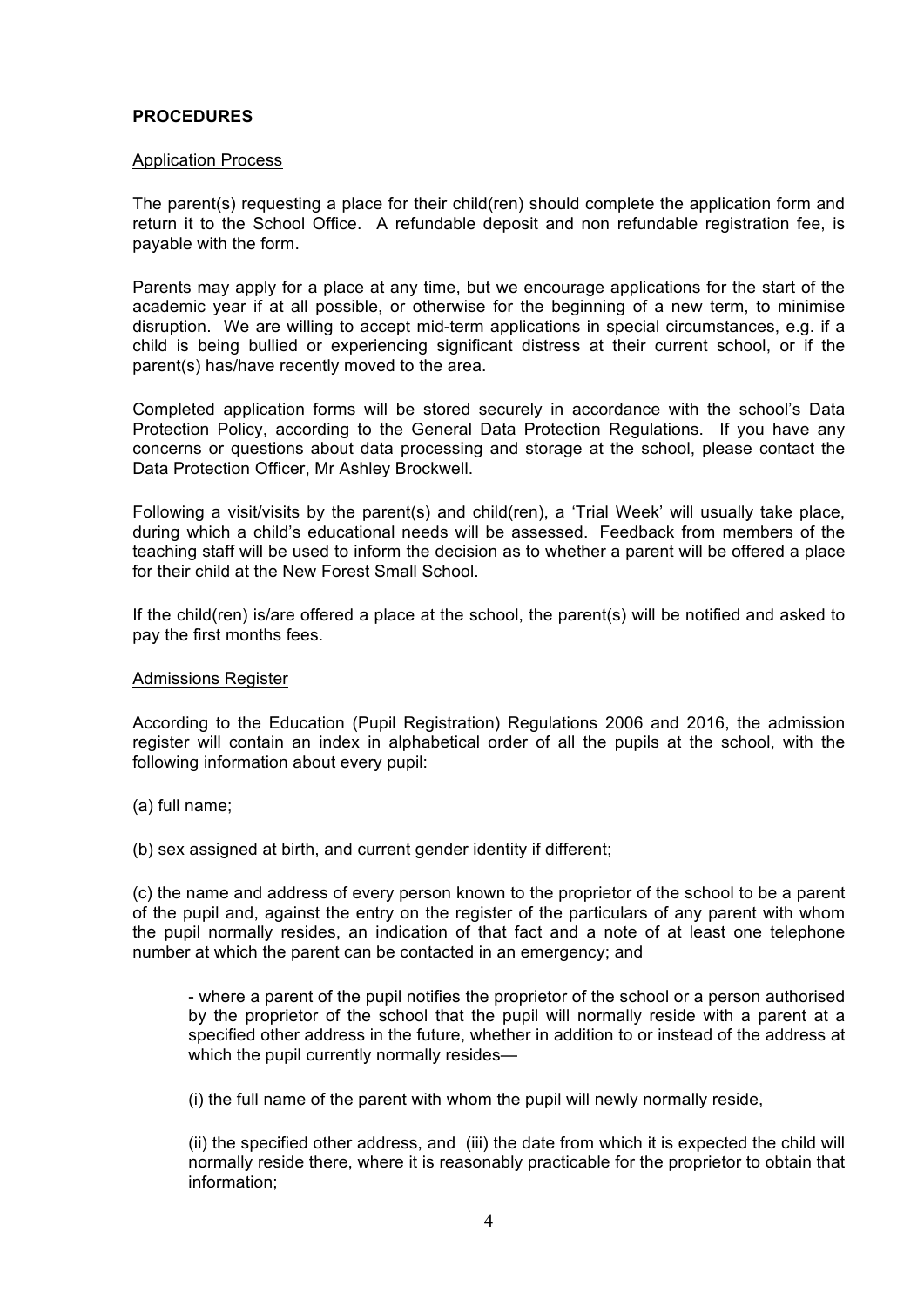(d) day, month and year of birth;

(e) day, month and year of admission or re-admission to the school;

(f) name and address of the school last attended, if any; and

(g) where a parent of the pupil notifies the proprietor or a person authorised by the proprietor of the school that the pupil(i) is also registered at another school; or (ii) will be attending a specified other school in the future, the name of that other school and the first date on which the pupil attended or is due to attend that school, where it is reasonably practicable for the proprietor to obtain that information;"

For the purposes of this regulation only, a pupil will be added to the Admissions Register from the beginning of the first day on which the school has agreed, or has been notified, that the pupil will attend the school.

If the pupil subsequently does not arrive as expected, the school will notify the local authority at the earliest opportunity to prevent the child from going missing from education.

Apart from pupils who join the school at the start of Kindergarten, schools will notify the local authority "within five days when a pupil's name is added to the admission register and provide all the information held within the admission register about the pupil.

If a pupil's name is deleted from the admissions register, the school will inform the local authority and supply the following information:

- the full name of the pupil;
- the full name and address of any parent with whom the pupil lives;
- at least one telephone number of the parent with whom the pupil lives;
- if applicable, the full name and address of the parent with whom the pupil is going to live, and the date the pupil is expected to start living there;
- the name of pupil's destination school and the pupil's expected start date there, if applicable; and
- the grounds under which the pupil's name is to be deleted from the admission register, namely because either:
	- $\circ$  they have been registered at another school:
	- $\circ$  the school has received written notification from the parent that the pupil is receiving education otherwise than at school;
	- o they no longer live within a reasonable distance of the school;
	- o they have been granted leave of absence exceeding ten school days and have failed to return within the ten school days or immediately following this period, provided that the proprietor does not have reasonable grounds to believe that the pupil is absent due to sickness or other unavoidable cause, and both the proprietor and the local authority have failed to ascertain where the pupil is;
	- o they have been certified by a medical officer as unlikely to be in a fit state of health to attend school before ceasing to be of compulsory school age;
	- $\circ$  they have been continuously absent for twenty school days or more, the absence was not authorised by the proprietor, there are no reasonable grounds to believe that the pupil is absent due to sickness or other unavoidable cause, and both the proprietor and the local authority have failed to ascertain where the pupil is;
	- $\circ$  they have been detained for four months or more due to an order given by a court or the Secretary of State, and the proprietor does not have reasonable grounds to believe that they will return to the school at the end of that period;
	- $\circ$  the pupil has died;